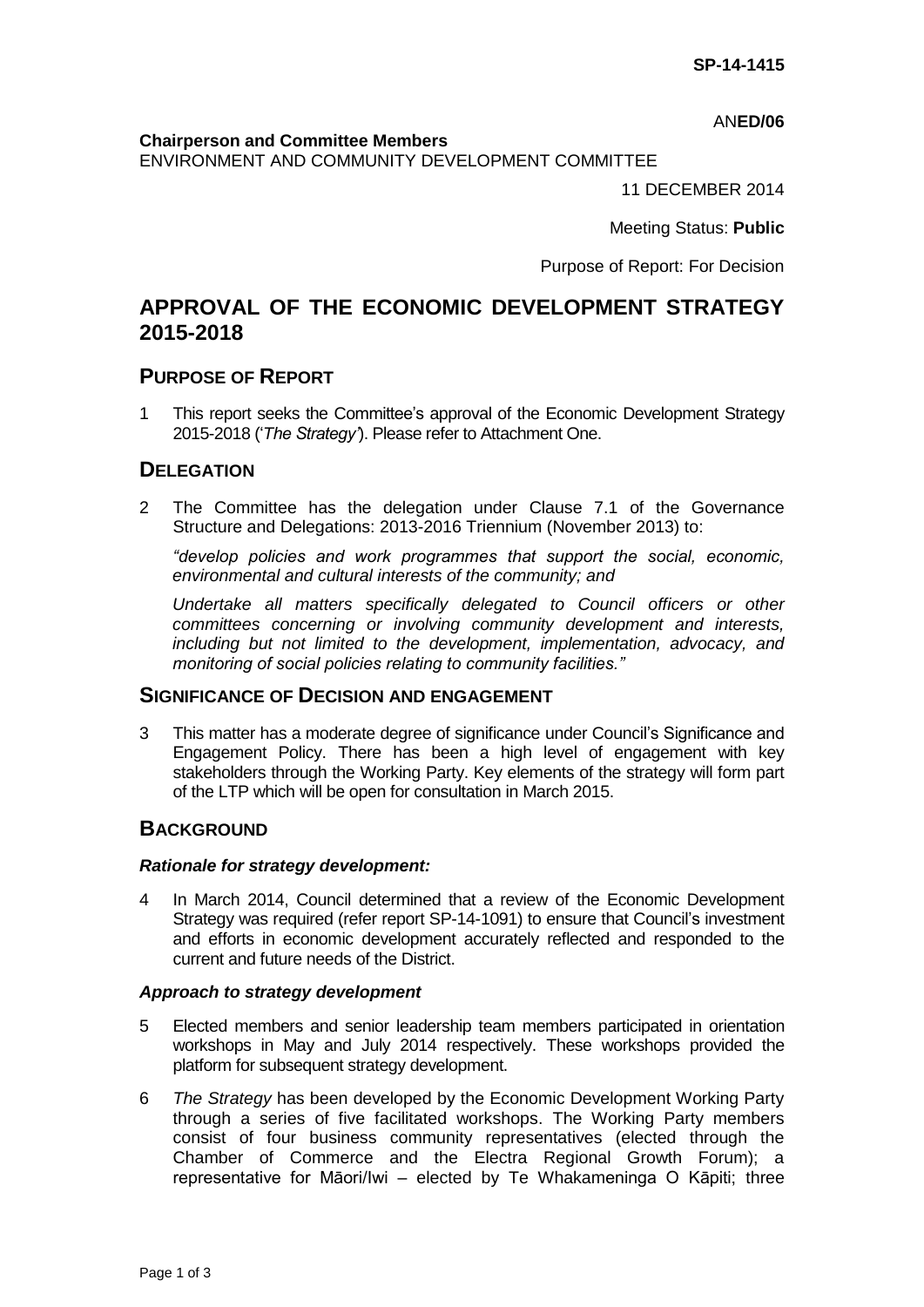Councillor Representatives and two Council Officer Representatives. Members are: Cr Gavin Walsh (Chair), Cr Janet Holborow, Cr Murray Bell, Liz Koh, Mark Ternent, Ann Verboeket (Chamber of Commerce), Chris Dyberg (Electra Regional Growth Forum), Russell Spratt, (Māori and Iwi representative).

## **CONSIDERATIONS**

### *Scope of Strategy*

7 The Strategy defines four focus areas (Open for Business, Building Capability, Positioning Kāpiti and Leadership). These focus areas act as umbrellas which sit over economic development projects and initiatives.

Whilst the strategy does identify potential projects for consideration – the details of these projects (including funding requirements) will be developed through implementation plan(s). These plans will be developed following the approval of *The Strategy*. Any material decisions related to Council funding will occur through the Long Term Plan and Activity Management Plan development process. The key elements of the strategy will be included in the Long Term Plan which will receive feedback from the community.

8 The Strategy has been designed to facilitate a district wide response to economic development – it is not intended as a 'Council only' or 'Council led' strategy. *The Strategy* is designed to identify and co-ordinate current and future economic development activity led by both Council and other third parties such as the Chamber of Commerce and the private sector.

#### *Implications associated with approval of the strategy*

9 With approval of this Strategy in place, the Economic Development Working Party, key stakeholders and Council officers will then be in a good position to progress the development of detailed implementation plans and the Economic Development Activity Plans (as part of the Long Term Plan).

# Financial Considerations

10 Whilst investment to support economic development will be aligned to the four focus areas signalled within this strategy – any material decisions around (Council specific) funding will occur through the LTP consultation and development process.

## Legal Considerations

11 No legal considerations exist relating to this report.

## Policy Implications

12 The approval of this strategy will provide direction for the decision making process within the development of the Economic Development Activity Management Plan as part of the Long Term Plan.

# **Consultation**

13 The proposed engagement plan on the Draft Strategy reflects the fact that this strategy has already been developed collaboratively by representatives of the local business community and Māori and local Iwi as well as Council.